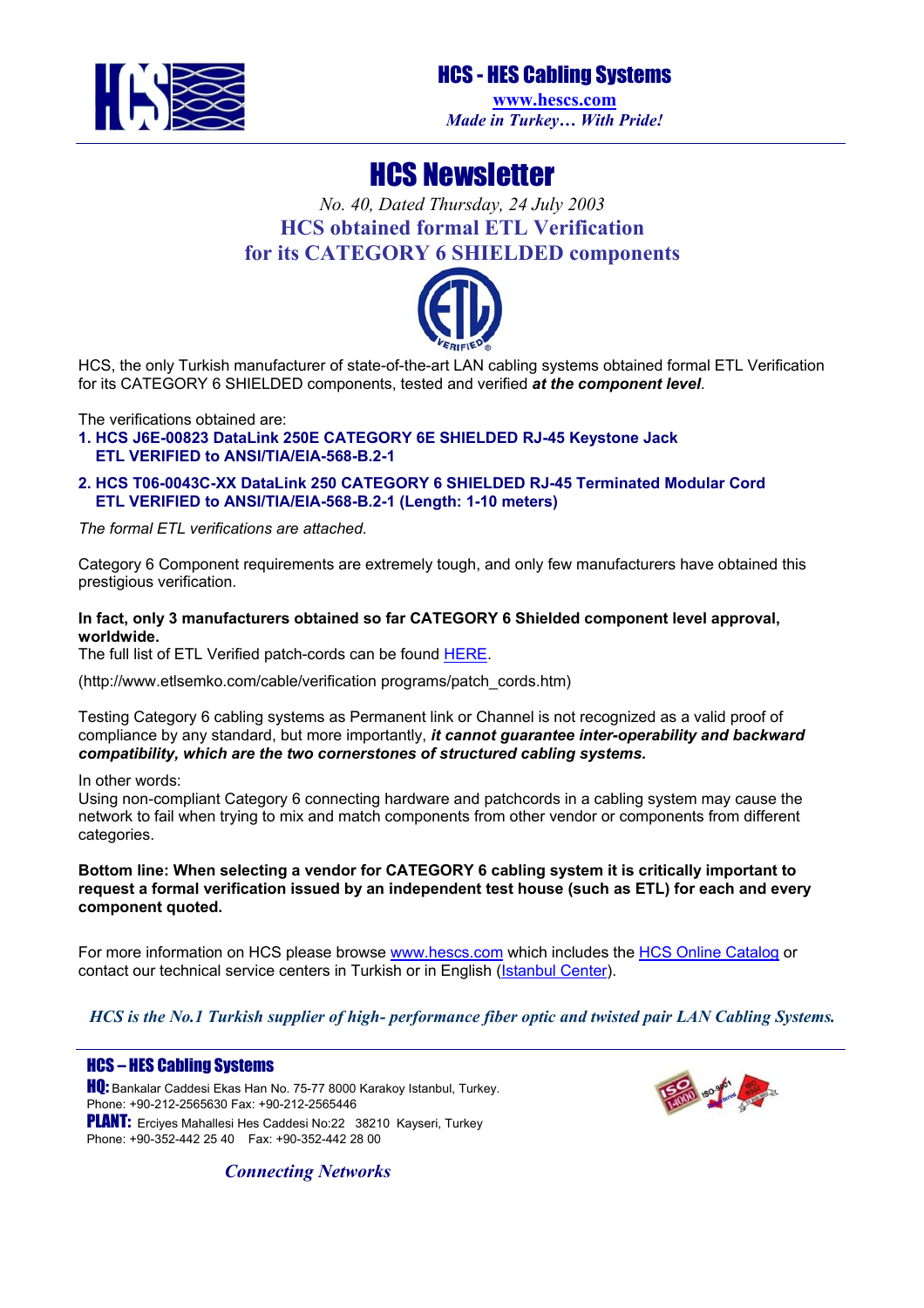#### **Attachments**

#### 1. HCS J6E-00823 DataLink 250E CATEGORY 6E SHIELDED RJ-45 Keystone Jack ETL VERIFIED to ANSI/TIA/EIA-568-B.2-1



ETL Verification Program for Telecommunications Equipment

# **CERTIFICATE OF CONFORMANCE**

Certificate Number: 3037949-005

### **RENDERED TO**

**HCS - HES Cabling Systems** Bankalar Caddesi Ekas Han No:75-77 80000 Karaköy Istanbul, Turkey

Sample Description: Cat 6 Shielded Keystone Jack p/n J6E-00823

The product has been tested and found to comply with the applicable electrical transmission characteristics specified in ANSI/TIA-568-B.2-1, Category 6.

This certificate, supported by your participation in ETL Hardware Verification Program, is authorization to apply the ETL Verification Mark

The following shall appear on the product and/or packaging: ETL Verified to ANSI/TIA-568-B.2-1, Category 6, Part Number and the ETL Verified Logo.

Continuing compliance to this specification is monitored through production testing, quarterly inspections by ETL at the production facility and random sample testing.

Certificate Issued By:

lathy)Heath

Kathy Heath ETL Verified Cable Programs Global Cabling Products Testing

Date: 7/22/2003

Intertek / ETL Sem ko 3933 U.S. Route 11, Cortland, NY 13045<br>Telephone (607) 758-6334 or (800) 345-3851 Fax (607) 758-6645<br>Cabling Products Group Home Page www.etkable.com